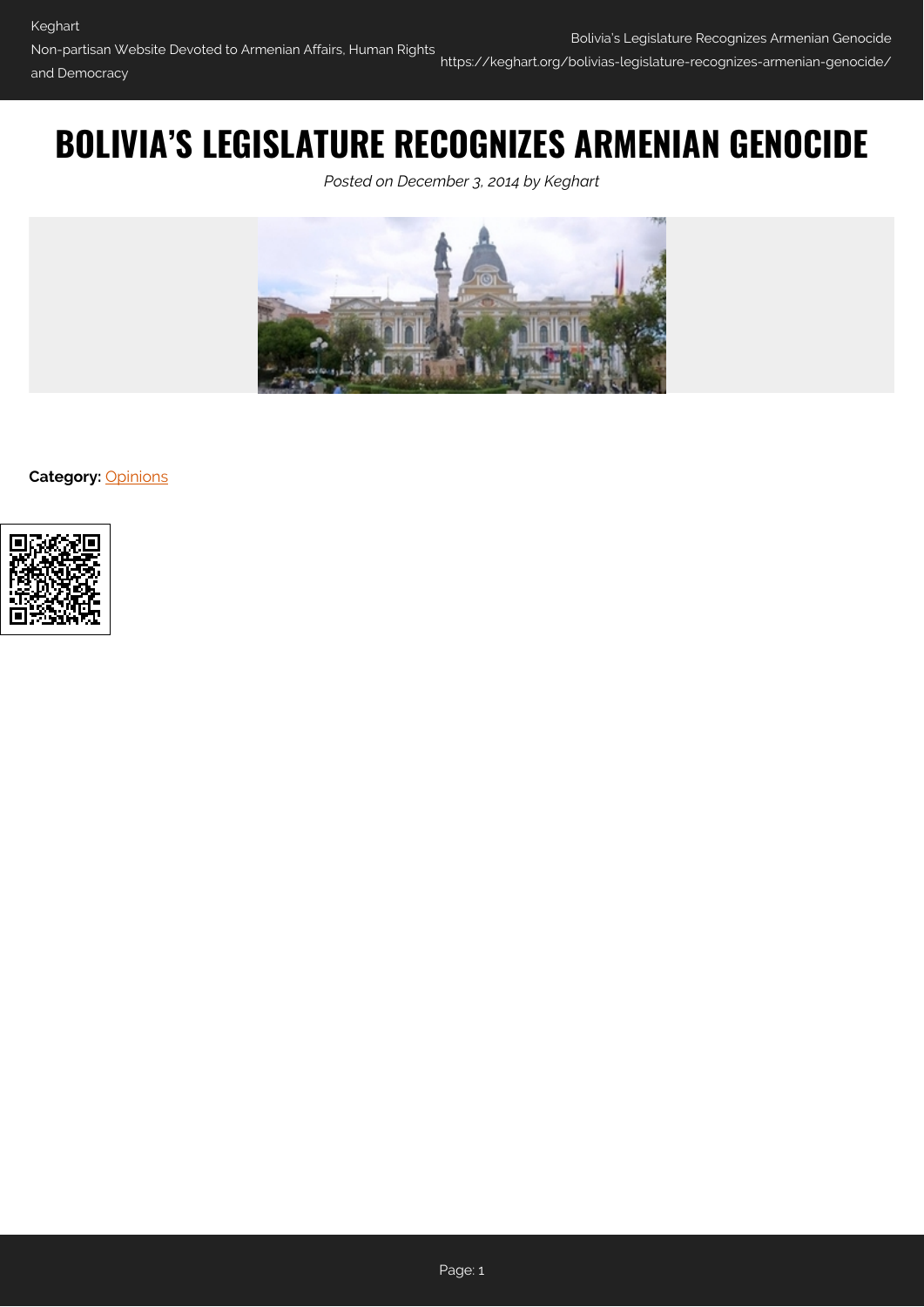# [Asbarez,](http://asbarez.com/129361/bolivias-legislature-unanimously-recognizes-armenian-genocide/) 1 December 2014

LA PAZ, Bolivia—The two houses of the Bolivian Parliament unanimously approved measures to recognize the Armenian Genocide on November 26, reported the Buenos Aires, Argentina-based Agencia Prensa Armenia.

 $\pmb{\times}$ 

#### **Palace of Congress in La Paz, Bolivia**

The resolutions passed by both houses of the parliament, known as Plurinational Legislative Assembly of Bolivia express the Bolivian people's solidarity with the Armenian people and condemn "all denialist policy regarding the Genocide and crimes against humanity suffered by the Armenian nation."

# [Asbarez,](http://asbarez.com/129361/bolivias-legislature-unanimously-recognizes-armenian-genocide/) 1 December 2014

LA PAZ, Bolivia—The two houses of the Bolivian Parliament unanimously approved measures to recognize the Armenian Genocide on November 26, reported the Buenos Aires, Argentina-based Agencia Prensa Armenia.

# $\pmb{\times}$

#### **Palace of Congress in La Paz, Bolivia**

The resolutions passed by both houses of the parliament, known as Plurinational Legislative Assembly of Bolivia express the Bolivian people's solidarity with the Armenian people and condemn "all denialist policy regarding the Genocide and crimes against humanity suffered by the Armenian nation."

Speaking to Prensa Armenia, Senator Zonia Guardia Melgar, acting chairperson of the Senate of Bolivia, explained that "the decision was taken unanimously by both the Senate and the Chamber of Deputies, with the approval of the Foreign Ministry."

"We offer our full support, solidarity and comradeship to the Armenian people and the Kurdish people, because our State Constitution, which is the law of laws, says no to discrimination, violation of human rights and genocide" she added.

The unofficial translation of the full text of the resolution reads:

"The Plurinational Legislative Assembly of Bolivia share and is in solidarity with the Armenian people for the fight of their claims, the preservation of human rights, and the establishment of truth and iustice.

Declares: its firm commitment to human rights, truth, justice, solidarity and condemnation against all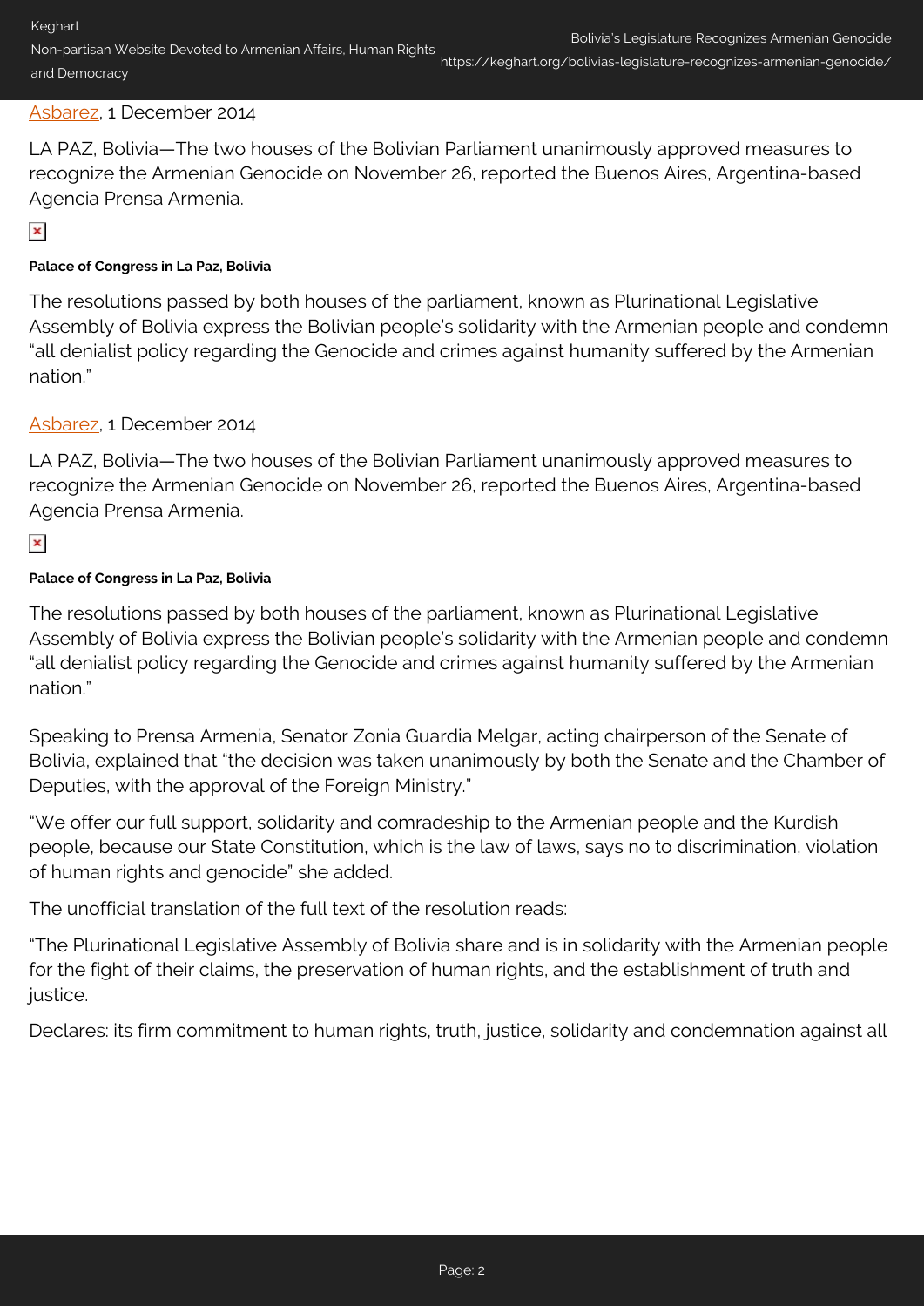Non-partisan Website Devoted to Armenian Affairs, Human Rights and Democracy

https://keghart.org/bolivias-legislature-recognizes-armenian-genocide/

denialist policy regarding the genocide and crimes against humanity suffered by the Armenian nation."

On Sunday, a special ceremony was held at the St. Gregory the Illuminator Armenian Apostolic Cathedral in Buenos Aires, where members of the Bolivia parliament were invited to present the resolution to the Armenian community. Armenia's Ambassador to Argentina Vahagn Melikyan and Prelate of Argentina Archbishop Archbishop Gisak Muradian were present.

The Deputy Speaker of the Bolivian Senate and the Acting President of the Senate Zonia Guardia Melgar and a member of parliament Farides Walla Suarez de Suarez represented the Bolivian legislature at the event in Argentina.

Guardia Melgar said that the unanimous passage of the resolution was fully approved by the Bolivia Foreign Ministry, adding that only through the recognition and condemnation of the Genocide it will be possible to prevent the repetition of such crimes in the lives of nations and states in the future.

Armenia's Foreign Minister Edward Nalbandian issued a statement on the passage of the resolutions.

"We express our gratitude to both Chambers of the Parliament, the government and people of Bolivia for the recognition of the Armenian Genocide committed in the Ottoman Turkey. Ahead of the 100th Centenary of the Armenian Genocide, Bolivia by this step has brought its important input in the noble cause of restoration of historical justice, recognition, condemnation, prevention of crimes against humanity and in the fight against denial," said Nalbandin in his statement.